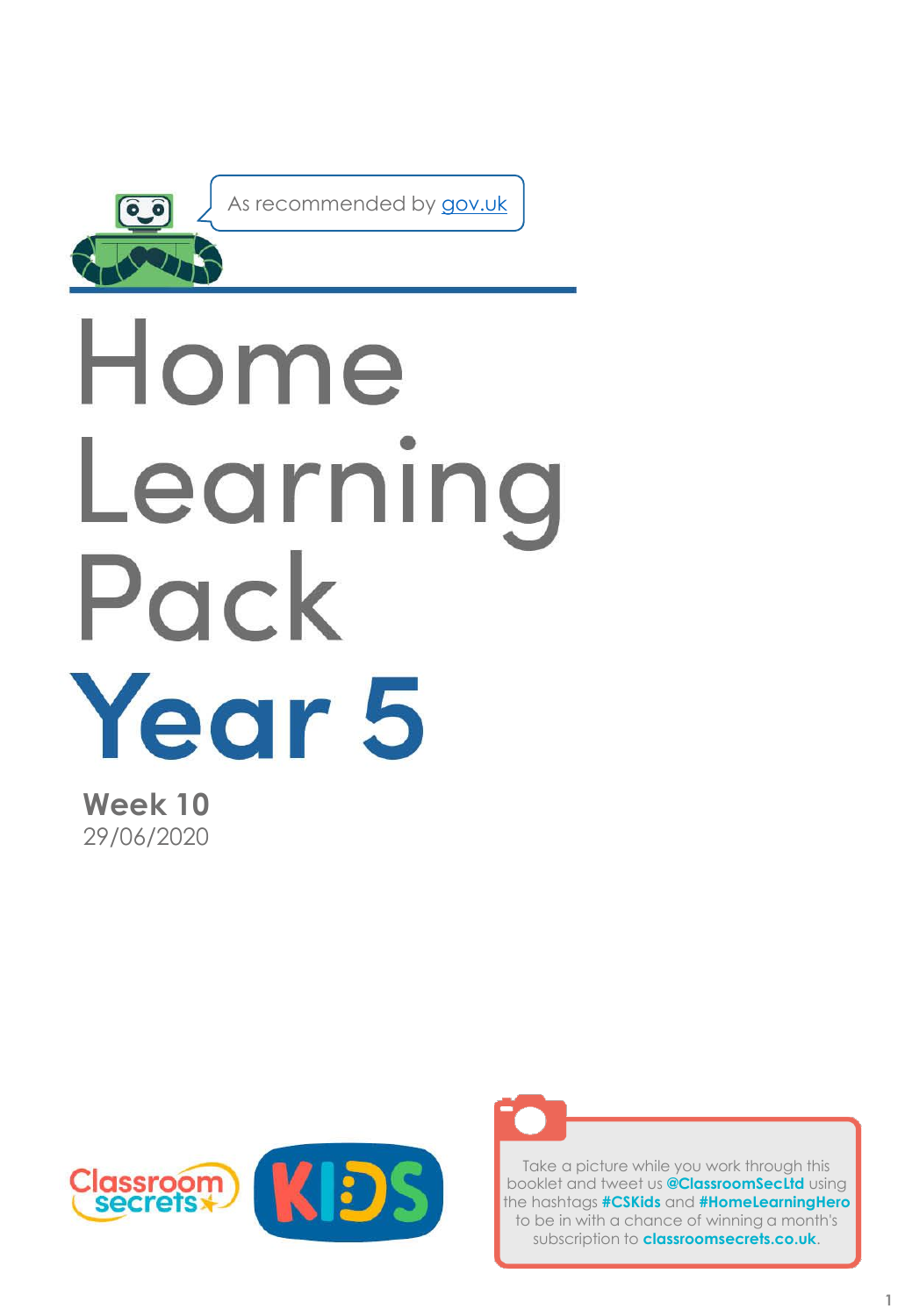# **Monday – Measuring with a Protractor**



**C** Classroom Secrets Limited 2020 Visit **kids.classroomsecrets.co.uk** for online games to support learning. 2 **This worksheet is part of our Year 5 Home Learning Pack for Week 10.**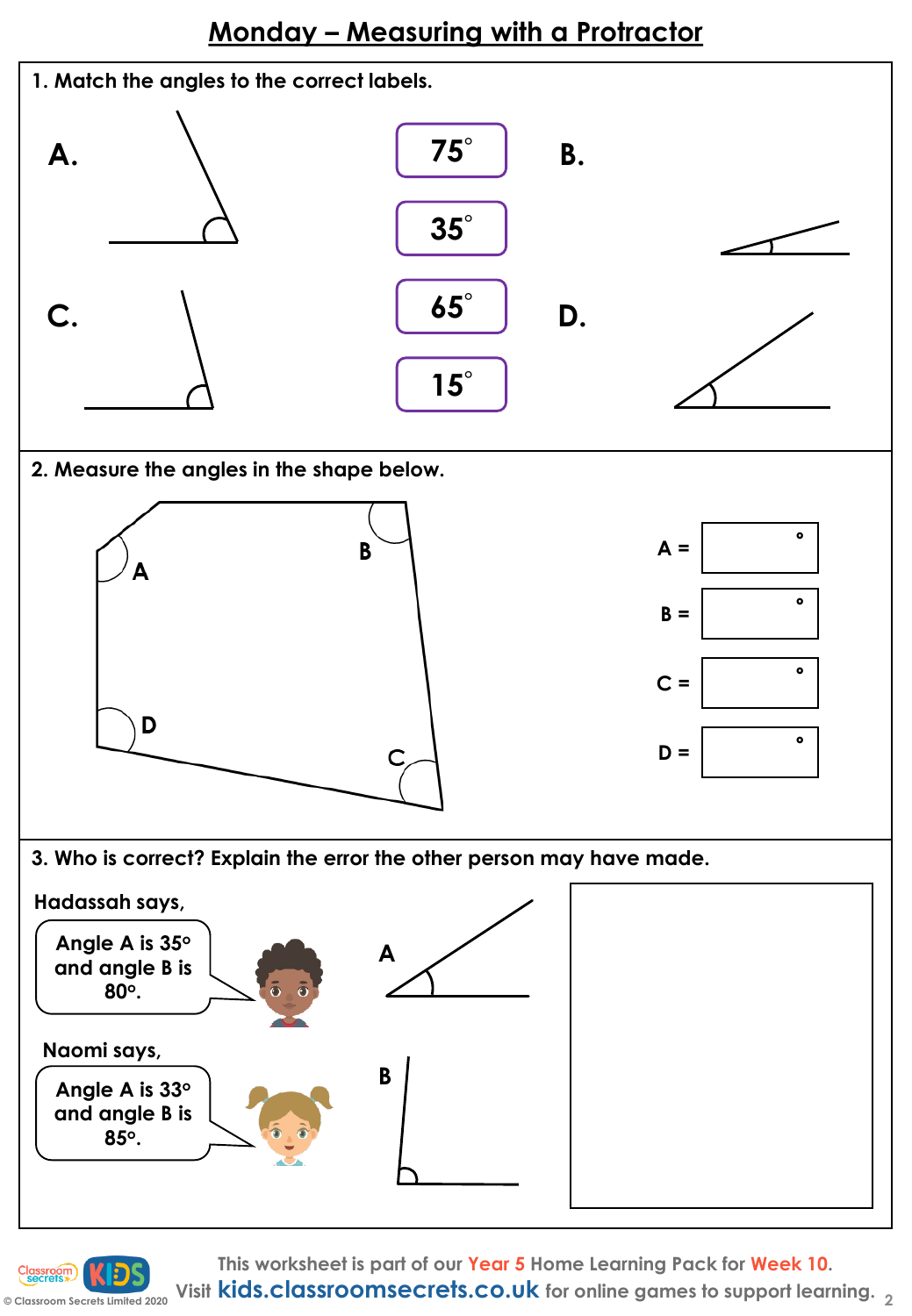## **On Shaky Ground**

**Why Do Earthquakes Happen? Earthquakes happen because the Earth's surface is made up of large, flat pieces of rock. These fit together like a giant 3D jigsaw puzzle. They are called tectonic plates. These plates move very slowly and sometimes they collide. This leads to a sudden release of energy called seismic waves. These waves travel through the Earth and cause tremors and shakes.**

### **Destructive Earthquakes**

**Earthquakes are measured on a Richter scale. This scale measures the magnitude (the energy it creates) of an earthquake. A strong earthquake can cause the following:**

- **shocking loss of life**
- **damage to whole cities**
- **landslides**
- **tsunamis**

#### **Tsunamis**

**These happen when there is an earthquake at the bottom of the ocean. This causes waves of water to be forced upwards. The water creates a huge wave called a tsunami. When a tsunami reaches land, it can be deadly. In December 2004, a massive earthquake occurred in the Indian Ocean. The resulting tsunamis caused damage in many countries, and more than 200,000 people died.**

**1. Mark the subheading that could be used as an alternative for paragraph two with an 'X'.**

**How are Earthquakes Measured?**

**What are Earthquakes?**

**2. Mark the correct statement with an 'X'.** 

**Subheadings summarise what the paragraph is about.**



**Subheadings summarise what the whole text is about.**

**3. True or false? The following sentence should be added to the paragraph under the subheading 'Destructive Earthquakes'.**

**The strongest earthquake ever recorded had a magnitude of 9.5.**



| <b>Class</b> | Magnitude |
|--------------|-----------|
| great        | $8 +$     |
| major        | $7 - 7.9$ |
| strong       | $6 - 6.9$ |
| moderate     | $5 - 5.9$ |
| light        | $4 - 4.9$ |
| minor        | $3 - 3.9$ |
|              |           |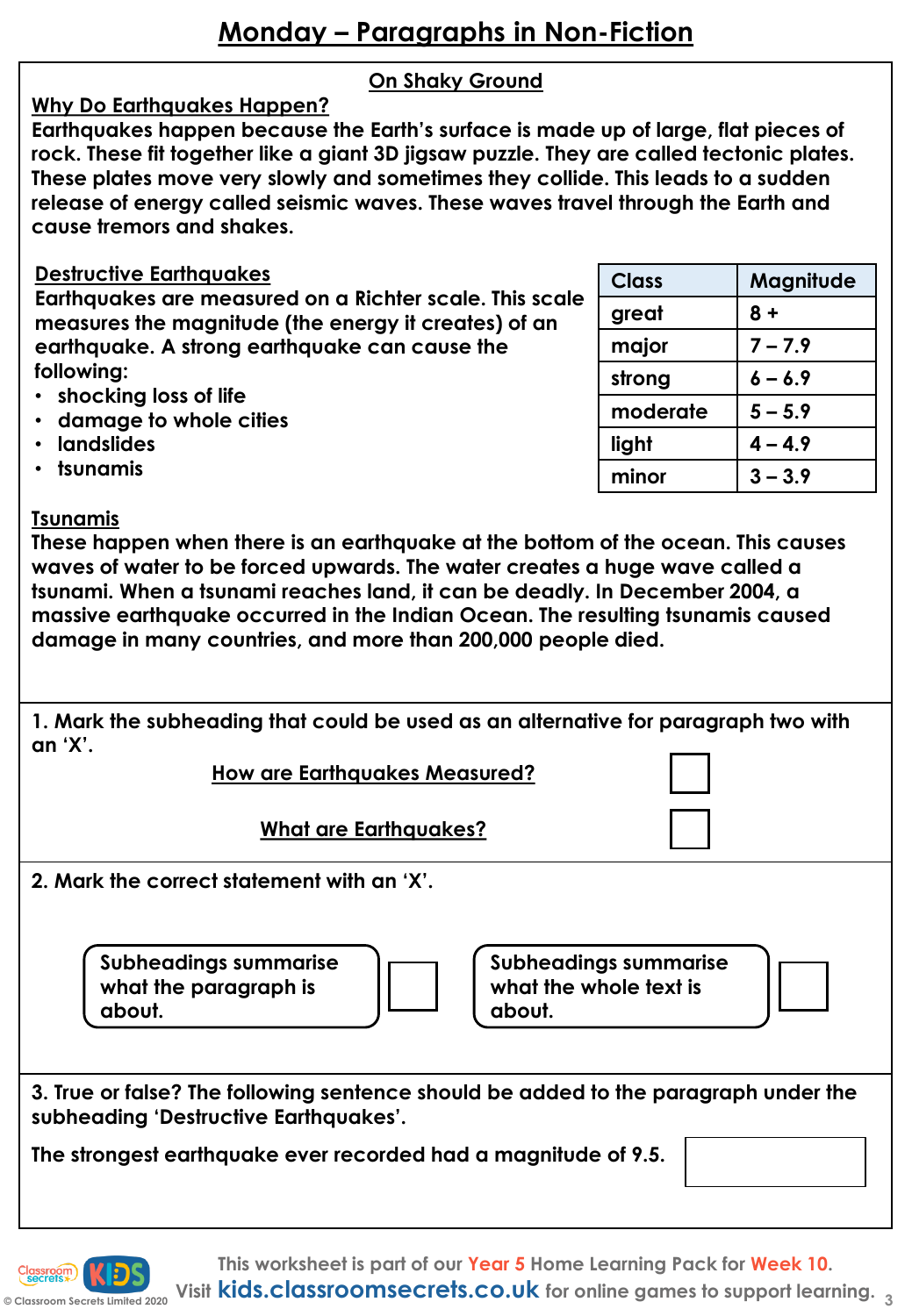|                                                                                                                                                                                                                                                                                                                                                                              |                                                                                                                                                                                                                                                    |  | <b>The Beatles</b>     |  |  |                                      |  |
|------------------------------------------------------------------------------------------------------------------------------------------------------------------------------------------------------------------------------------------------------------------------------------------------------------------------------------------------------------------------------|----------------------------------------------------------------------------------------------------------------------------------------------------------------------------------------------------------------------------------------------------|--|------------------------|--|--|--------------------------------------|--|
|                                                                                                                                                                                                                                                                                                                                                                              | Who Were They?<br>The Beatles were an English rock and roll band. They formed in Liverpool in 1960. The<br>band consisted of: John Lennon (rhythm guitar), Paul McCartney (bass guitar), George<br>Harrison (lead guitar) and Ringo Starr (drums). |  |                        |  |  |                                      |  |
|                                                                                                                                                                                                                                                                                                                                                                              | <b>Number 1 Hits</b><br>Their first hit was called, "Please, Please Me". The album reached number 1 in the<br>British charts in 1963. They had 17 British number 1 singles.                                                                        |  |                        |  |  |                                      |  |
| <b>Beatlemania</b><br>This was the word used to describe the effect they had on their fans. In 1964, they<br>travelled to the United States. When they arrived, they were greeted at the airport by<br>thousands of screaming fans. Whilst there, they appeared on the Ed Sullivan Show. The<br>show was watched by 74 million people, which was a record number of viewers. |                                                                                                                                                                                                                                                    |  |                        |  |  |                                      |  |
| A Lasting Impression<br>The band inspired many people. Thanks to The Beatles, many young people wanted to<br>play guitars and form their own bands. Their fashion sense was copied around the<br>world. They were proof that a group of boys, from simple backgrounds, could go on to<br>achieve fame and fortune.                                                           |                                                                                                                                                                                                                                                    |  |                        |  |  |                                      |  |
| 4. Circle a suitable subheading from the selection below to extend the text. Write the<br>opening sentence of your new paragraph.                                                                                                                                                                                                                                            |                                                                                                                                                                                                                                                    |  |                        |  |  |                                      |  |
|                                                                                                                                                                                                                                                                                                                                                                              | End of an Era                                                                                                                                                                                                                                      |  | Where are<br>they Now? |  |  | <b>Famous Fans</b><br>of The Beatles |  |
|                                                                                                                                                                                                                                                                                                                                                                              |                                                                                                                                                                                                                                                    |  |                        |  |  |                                      |  |
| 5. Rewrite paragraph four to include bullet points. Use a colon to introduce the bullet<br>pointed list.                                                                                                                                                                                                                                                                     |                                                                                                                                                                                                                                                    |  |                        |  |  |                                      |  |
| 6. The author has written the sentence below.                                                                                                                                                                                                                                                                                                                                |                                                                                                                                                                                                                                                    |  |                        |  |  |                                      |  |
| In 1967, "Hello, Goodbye" spent seven weeks at number 1 in the British charts.                                                                                                                                                                                                                                                                                               |                                                                                                                                                                                                                                                    |  |                        |  |  |                                      |  |
| Under which sub-heading should it be placed?<br>Explain your answer.                                                                                                                                                                                                                                                                                                         |                                                                                                                                                                                                                                                    |  |                        |  |  |                                      |  |
| <b>Beatlemania</b><br><b>Chart Toppers</b>                                                                                                                                                                                                                                                                                                                                   |                                                                                                                                                                                                                                                    |  |                        |  |  |                                      |  |
|                                                                                                                                                                                                                                                                                                                                                                              |                                                                                                                                                                                                                                                    |  |                        |  |  |                                      |  |

**© Classroom Secrets Limited 2020 Visit kids.classroomsecrets.co.uk for online games to support learning. <sup>4</sup>This worksheet is part of our Year 5 Home Learning Pack for Week 10.**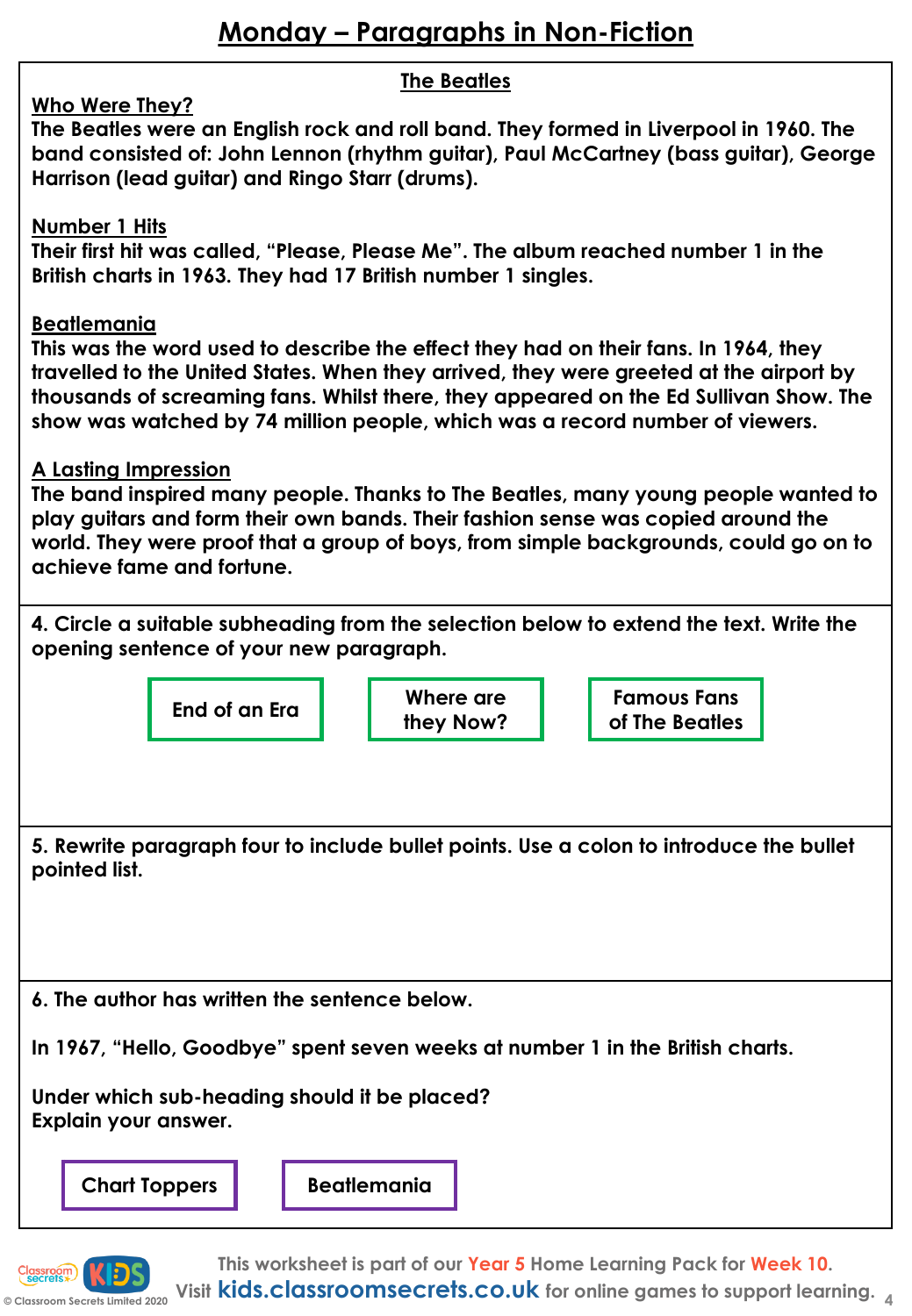## **Tuesday – Drawing Lines and Angles Accurately**

|  |  |  |  |  |  |  | 1. Draw two lines which meet the criteria below. |
|--|--|--|--|--|--|--|--------------------------------------------------|
|--|--|--|--|--|--|--|--------------------------------------------------|

**A horizontal line that is 54mm**

**A second line that is 4.1cm** 

**They meet at 75˚**

**2. Maxine walked to the shop.** 

**First, she walked 4.7km. Next, she turned 43˚. Then, she walked a further 2.6km.** 

**Draw an angle to represent her journey, where 1km = 1cm.** 

**One line has been done for you.** 



**3. Draw a line joining A to E. Then join two other dots to make a line that intersects it to create an angle of 60˚. C**



**This worksheet is part of our Year 5 Home Learning Pack for Week 10.**

**© Classroom Secrets Limited 2020 Visit kids.classroomsecrets.co.uk for online games to support learning. <sup>5</sup>**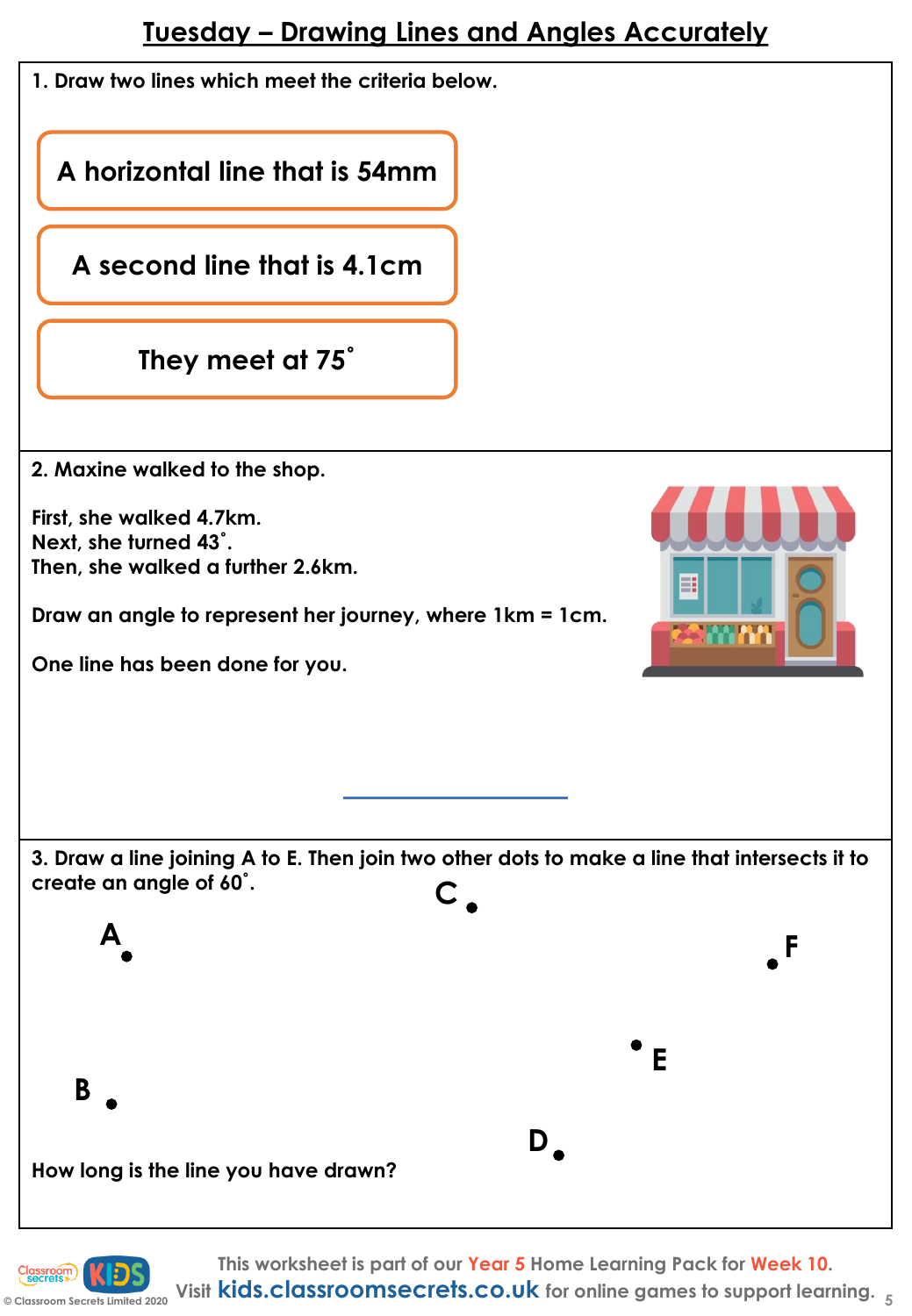**"Oh, sorry. I didn't see you there. I'm not trespassing am I?" asked Matty. He was worried that he'd walked into a garden that wasn't part of his holiday cottage. He was staying there with his parents.**

**"Don't worry," smiled the boy. "This maze is part of my garden, but you're welcome to use it anytime. I don't get to talk to anyone nowadays. I'm pleased you saw me."**

**Matty looked at the boy carefully. There was something odd about him. He looked about 11 years old (the same age as him) but his skin was pale and he was wearing striped pyjamas and a dressing gown. His feet, which were bare, worried Matty. It was a cold day and the boy already looked ill.** 

**"That's kind of you," replied Matty. "My name's Matty by the way. What's yours?" Matty went to shake the boy's hand, but the boy flinched away from him.**

**"My name's Arthur. I won't shake your hand, as I've been quite poorly. I'd hate for you to catch it too," said Arthur, who suddenly looked confused. "Sorry, I can hear Mama calling. I must go. Will I see you again tomorrow?"**

**Matty looked around. He couldn't hear anyone calling. He also couldn't see anyone else in the maze, which had been quite tricky to find the centre of. He turned back to speak to Arthur. However, Arthur had vanished into thin air.**

**1. List all of the personal pronouns that appear in paragraph one. If a pronoun appears several times, write it only once.**

**2. In paragraph three, does the relative pronoun 'which' refer to Matty, Arthur's feet or the maze?**

**3. An extra sentence has been written to add to paragraph four. Circle the appropriate relative pronoun below that would complete the sentence.** 

**Matty, \_\_\_\_\_\_\_\_\_\_\_\_\_\_\_\_\_\_\_\_\_\_\_\_ had been taught good manners, was upset by this.**

**that who which**

**4. True or false? In paragraph six, the word 'he' has been used to replace the noun 'Arthur'. Explain your answer.**

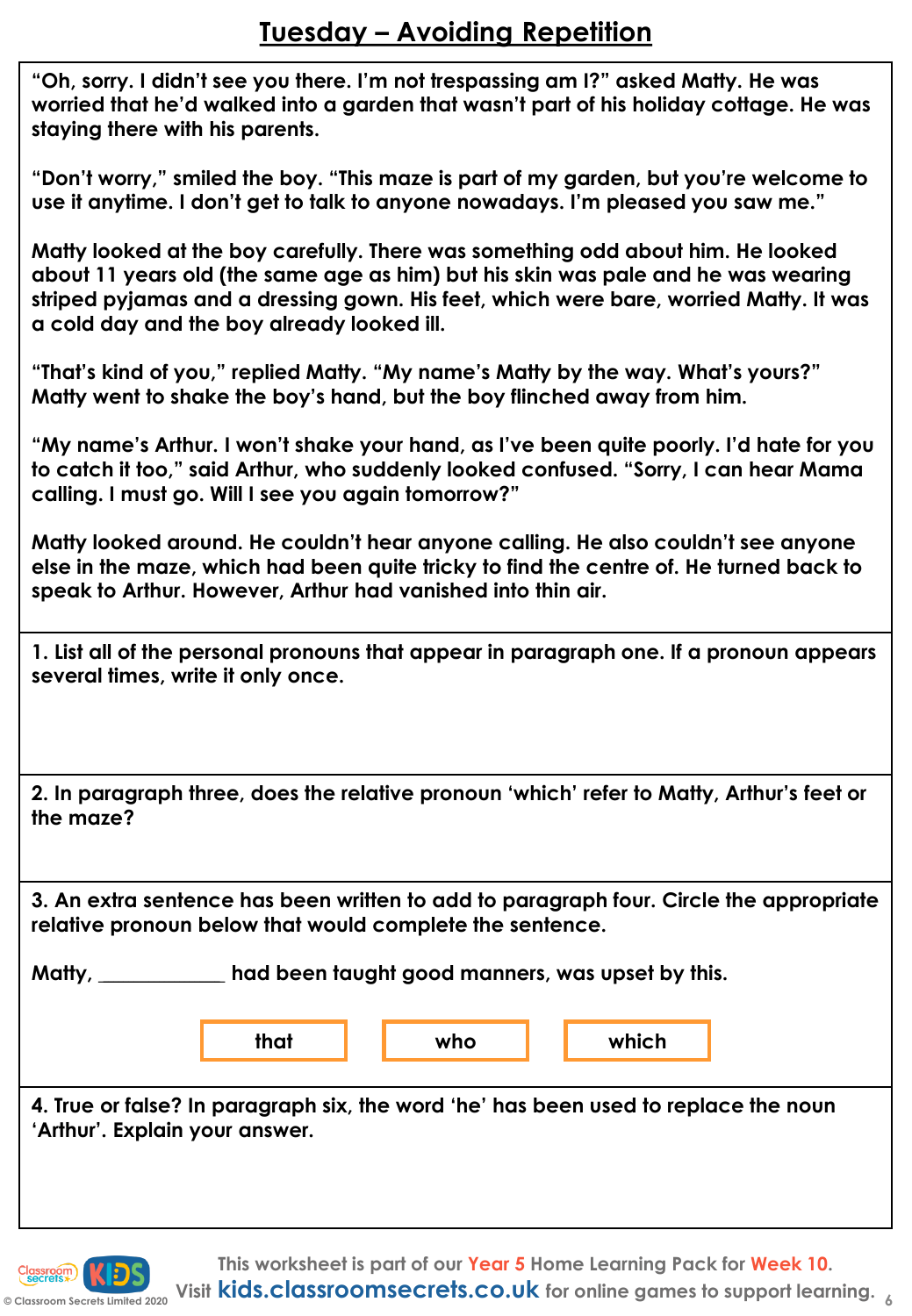# **Tuesday – Avoiding Repetition**

**The air was hot. Thick smoke blocked out the sky above. Evelyn, who was holding a wet scarf over her face, was finding it hard to breathe. Saving the lives of these endangered animals was the only thing that kept her calm.** 

**"The last one's on the truck," yelled Peter, her husband. "Let's get everyone out of here!" He had to drag Evelyn, who didn't want to leave, by the arm and force her into the passenger seat.**

**"Are you sure we've got them all? Are you sure we haven't left any behind?" She was crying now at the thought of having missed one of the orangutans. Tears rolled down her soot covered cheeks.**

**Ten years ago, she and Peter had set up the sanctuary on the island of Borneo. Their mission was to save as many orangutans as possible. Now, a forest fire was right on their doorstep, threatening to destroy everything they had built.**

**Four trucks full of orangutans had already got out safely. They were the last to leave. Peter started the engine. The old truck sparked into life. Breathing a sigh of relief, he drove it out of the compound and away from the fire.**

**5. An extra sentence has been written to add to paragraph three. Change the underlined nouns to pronouns to avoid repetition.**

**The orangutans were like family to Evelyn and Evelyn was sad at the thought of losing any of them.**

**6. Use the relative pronoun 'which' to add extra information into the sentence below.** 

**The old truck, \_\_\_\_\_\_\_\_\_\_\_\_\_\_\_\_\_\_\_\_\_\_\_\_\_\_\_\_\_\_\_\_\_\_\_\_\_\_\_\_\_\_\_\_\_\_\_\_\_\_\_\_\_\_\_\_\_\_\_\_\_\_\_\_\_\_\_\_\_\_\_\_\_\_\_\_\_\_\_\_\_\_\_\_\_\_\_\_\_\_\_\_\_\_\_\_\_\_\_\_\_\_\_, sparked into life.**

**7. Sasha has written the first sentence of the next paragraph.**

**Evelyn thought that them would never be free of the smoke as their drove away from the fire.**

**Has she used personal pronouns accurately? Explain your answer.**

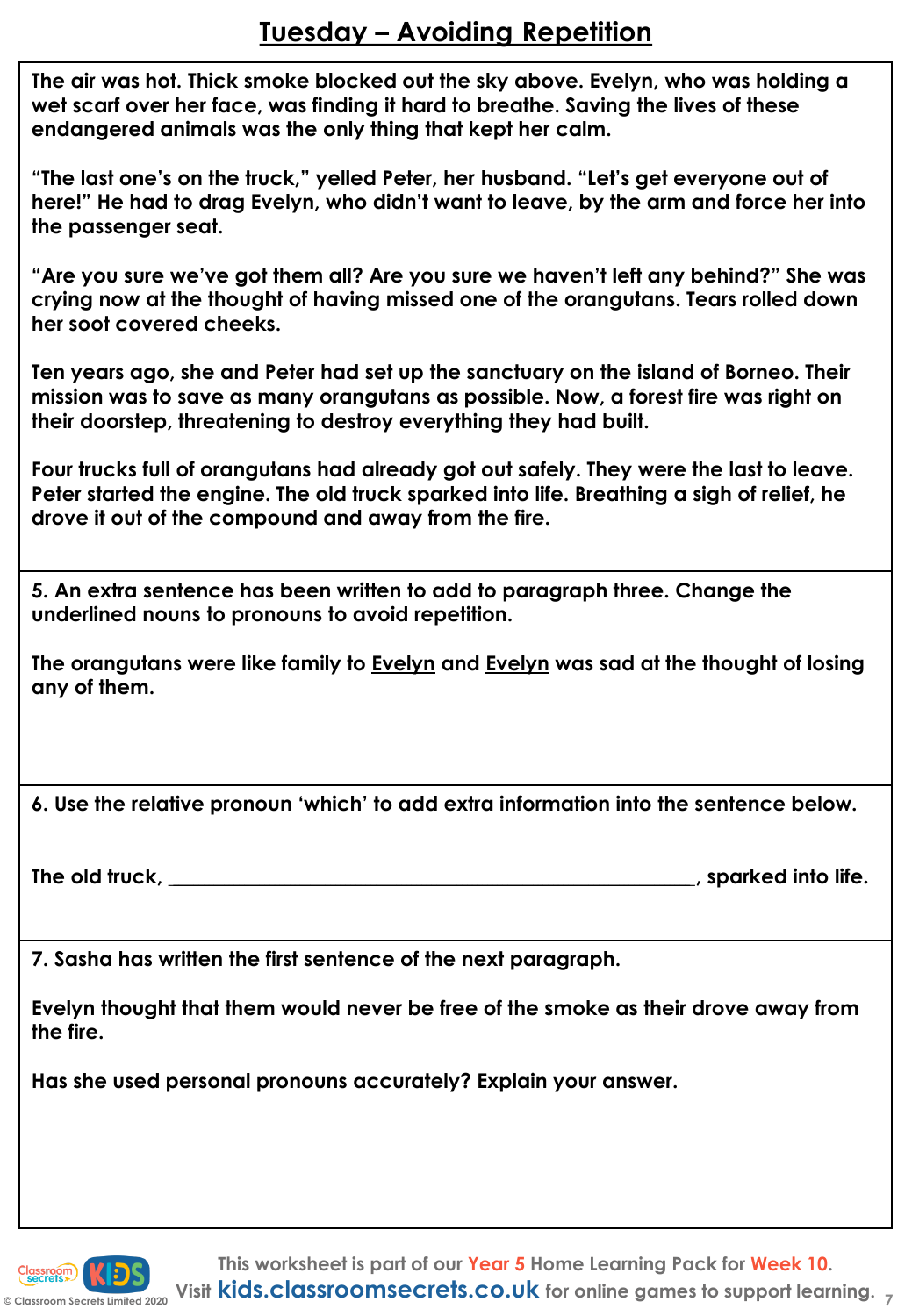## **Wednesday – Angles on a Straight Line**



**© Classroom Secrets Limited 2020 Visit kids.classroomsecrets.co.uk for online games to support learning. <sup>8</sup>**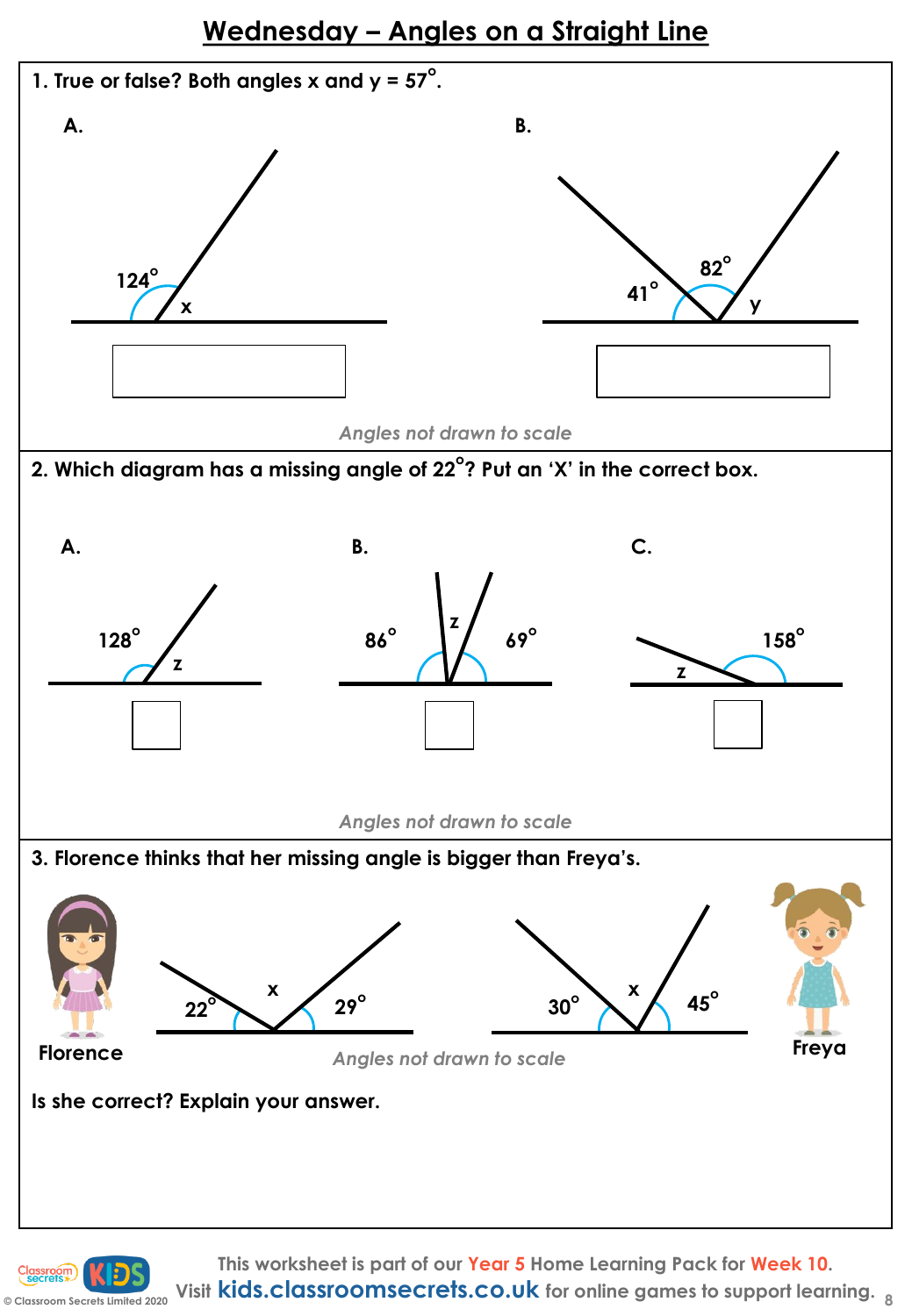# **Wednesday – Organising Paragraphs within Texts**

**Read the following text, then answer the questions below.** 

**Manish had done all he could to persuade Yana that it was not a good idea for them to sneak into the circus tent the night before the grand opening. Yana, however, was stubborn and braver than Manish. She was too persuasive for him to win that battle. Now here they were, looking around a tent on a dark and starless night.** 

**Manish searched his pockets frantically for his little keyring torch. He was desperate to find any way of lighting the dark surrounding him. The dark struck a fear into his very core.**

**Meanwhile, Yana had already walked right into the centre circle of the circus and was fearlessly play-acting her role as circus ringleader. She could barely see the arena seating through the dark, but she didn't care.** 

**Eventually, Manish found his torch and shone a light into the centre of the tent. He felt a slight twinge of relief as the thin beam of faint light struck upon his friend. His relief quickly turned to another feeling altogether. Who was that walking up behind her?**

| 1. Write the adverbial used to open the final paragraph.                                             |              |
|------------------------------------------------------------------------------------------------------|--------------|
| Identify the type of this adverbial. Put 'X' in the correct box.                                     | <b>Time</b>  |
|                                                                                                      | <b>Place</b> |
|                                                                                                      | Frequency    |
| 2. Which word is repeated in the second paragraph to emphasise it as a key word in<br>the narrative? |              |
|                                                                                                      |              |

**3. True or false? If the second and third paragraphs were swapped, the story would still make sense. Explain your answer.**

**4. Write the pronouns and possessive determiners that the writer has used in the final paragraph to help link the paragraphs together.**

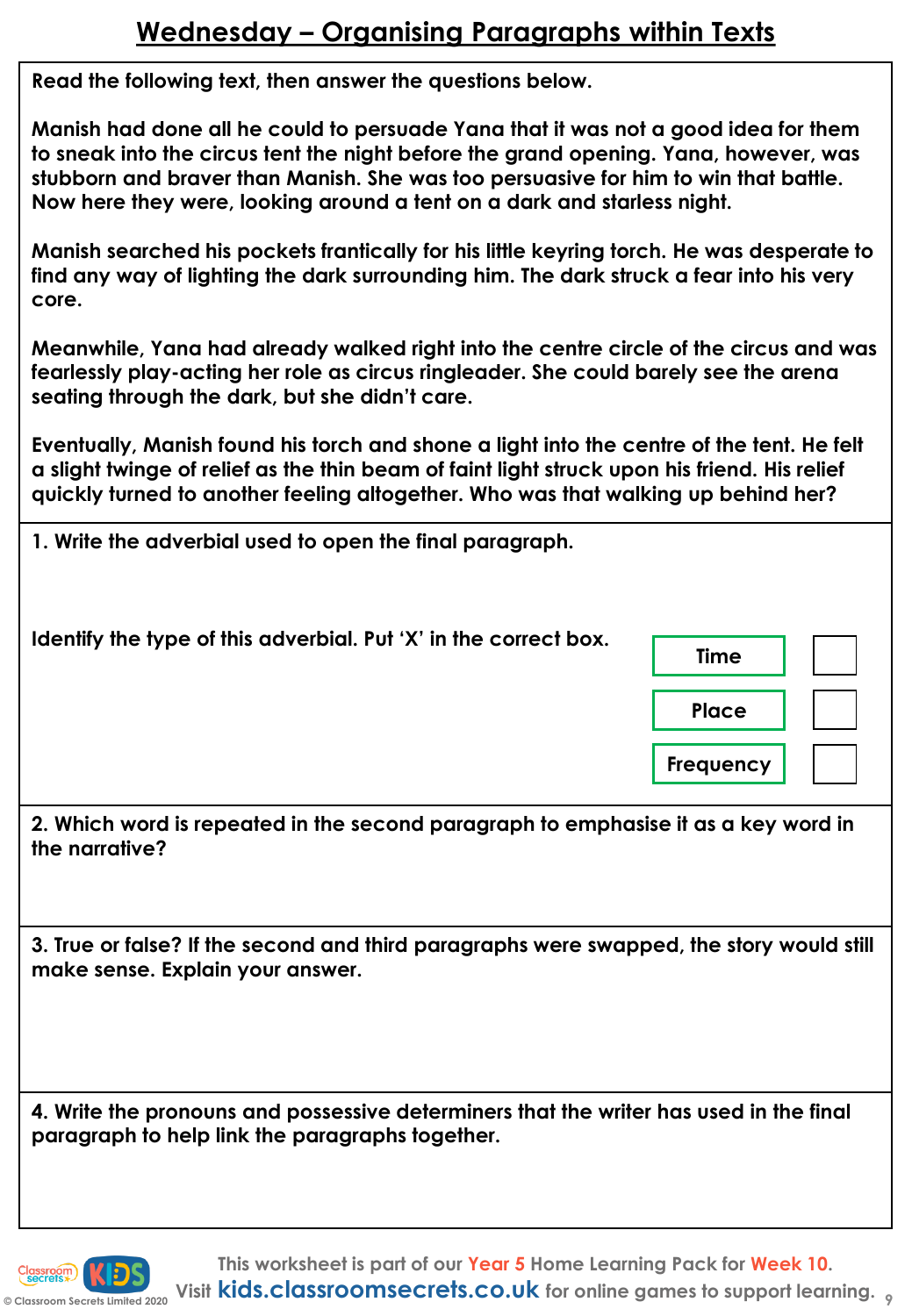# **Wednesday – Organising Paragraphs within Texts**

**Read the following text, then answer the questions below.** 

**Angelo could not find anything to persuade him to pick up his brush and begin painting again. He knew that he had not caused the hospital to burn down. He knew he had not caused the town's river to run dry. He knew the death of his unborn son was not caused by his painting. Each tragic thing had coincided with the timing of the completion of his paintings. It made no sense for him to link his work with these unrelated disasters. He painted the hospital his son would be born in. He painted the river they would play in together. He painted his beautiful pregnant wife. He painted the things he loved and he loved the things he painted. Now that had all changed.**

**A long time ago, Angelo had painted many things without trouble. He had painted famous architecture, royals and all kinds of landscapes, and nothing bad ever followed. Angelo liked to paint the beautiful things in the world. He painted happiness and things that brought him joy. Angelo's paintings on canvas had a way of painting a smile on his own face, even when times were tough. Nonetheless, the tragedy of the happy artist is that he cannot paint over real life tragedy. That has a way of finding even those who fill their surroundings with lightness and colour.**

**Today, Angelo decided he was going to stop reflecting on the things he could do nothing to change. He was going to head out. He had ideas and he still had some things he could salvage. Angelo stepped outside. He breathed in the cool air and tried to freshen his mind.**

**5. Rewrite the sentence below, changing the adverbial without changing the meaning.**

**A long time ago, Angelo had painted many things without trouble.**

**6. Write the next sentence in the story, starting with the sentence opener below.**

**Later,**

**7. Why might the writer have chosen to repeat the word tragedy throughout the text?**

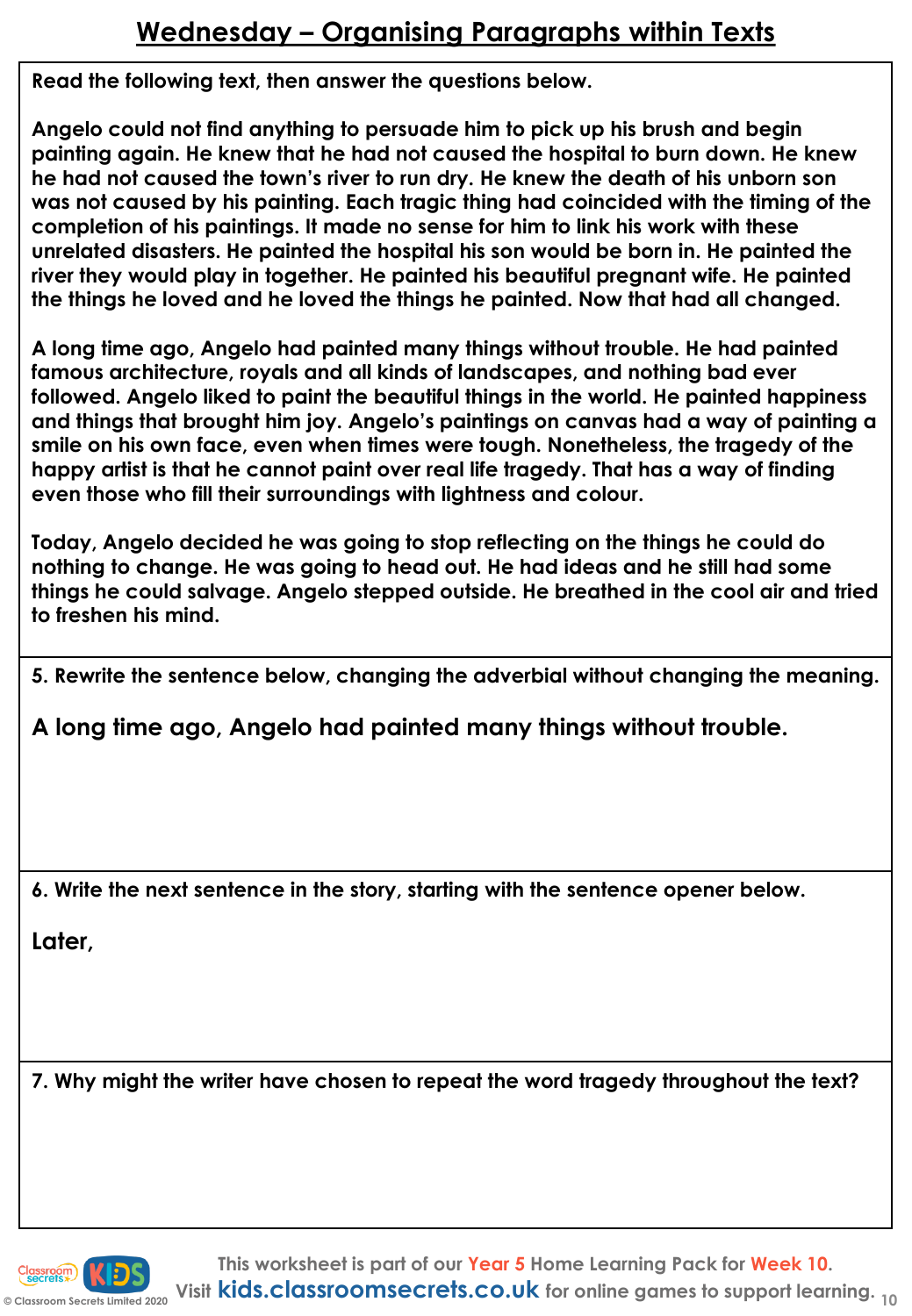

**This worksheet is part of our Year 5 Home Learning Pack for Week 10.**

**Visit kids.classroomsecrets.co.uk for online games to support learning. <sup>11</sup>**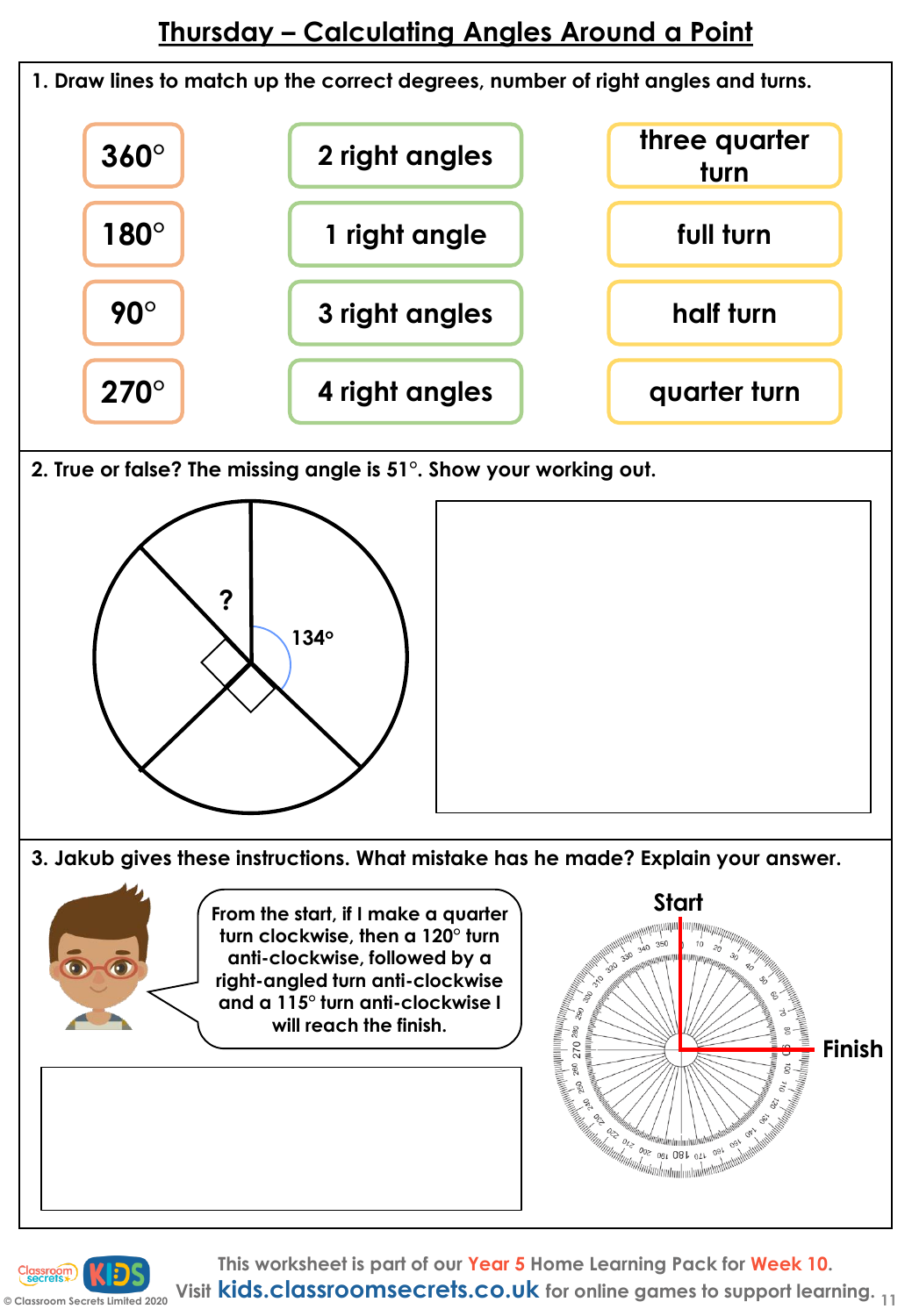

![](_page_11_Picture_2.jpeg)

**This worksheet is part of our Year 5 Home Learning Pack for Week 10.**

**© Classroom Secrets Limited 2020 Visit kids.classroomsecrets.co.uk for online games to support learning. <sup>12</sup>**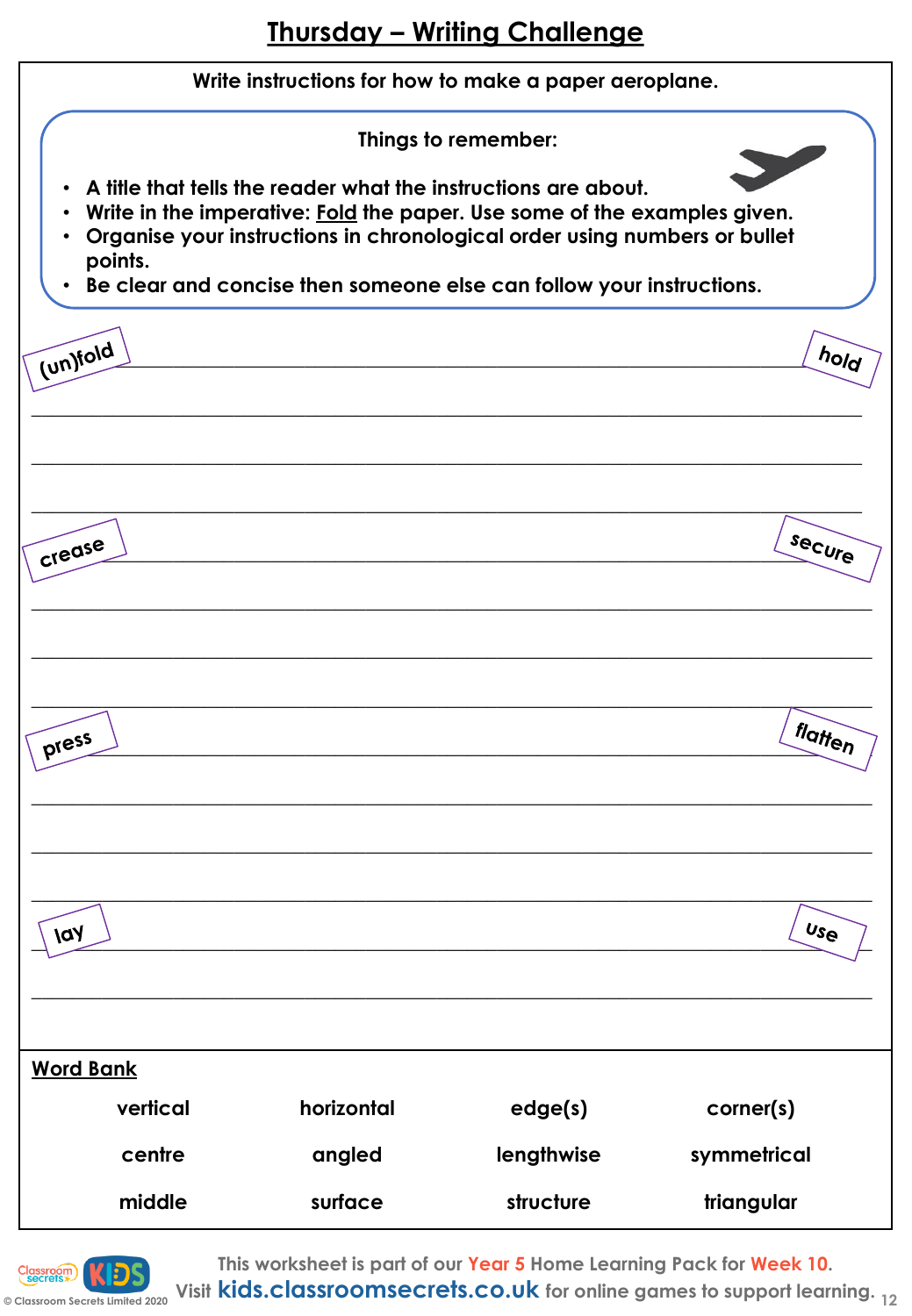# **Additional Resources – Reading Comprehension Nothing but Net**

**Read the text on the following pages then answer the questions below.**

**1. Find and copy two sentences from the first paragraph which tells you that the incident was sudden and life threatening.**

**2. What techniques does the author use to convey the mother's panic? Write two.**

**3. '***Absolutely nailed the landing.'* **What does the word 'nailed' suggest in this context?**

**4. List three positives that Ryan takes from the situation.**

**5. Look at the paragraph that begins,** *'Everyone was being positive…'* **Explain why everyone was being positive.**

**6. Write three words that tell you the nurse is excited for Ryan to meet Blaise.**

**7. Write three ways that Ryan and Blaise are similar.**

![](_page_12_Picture_9.jpeg)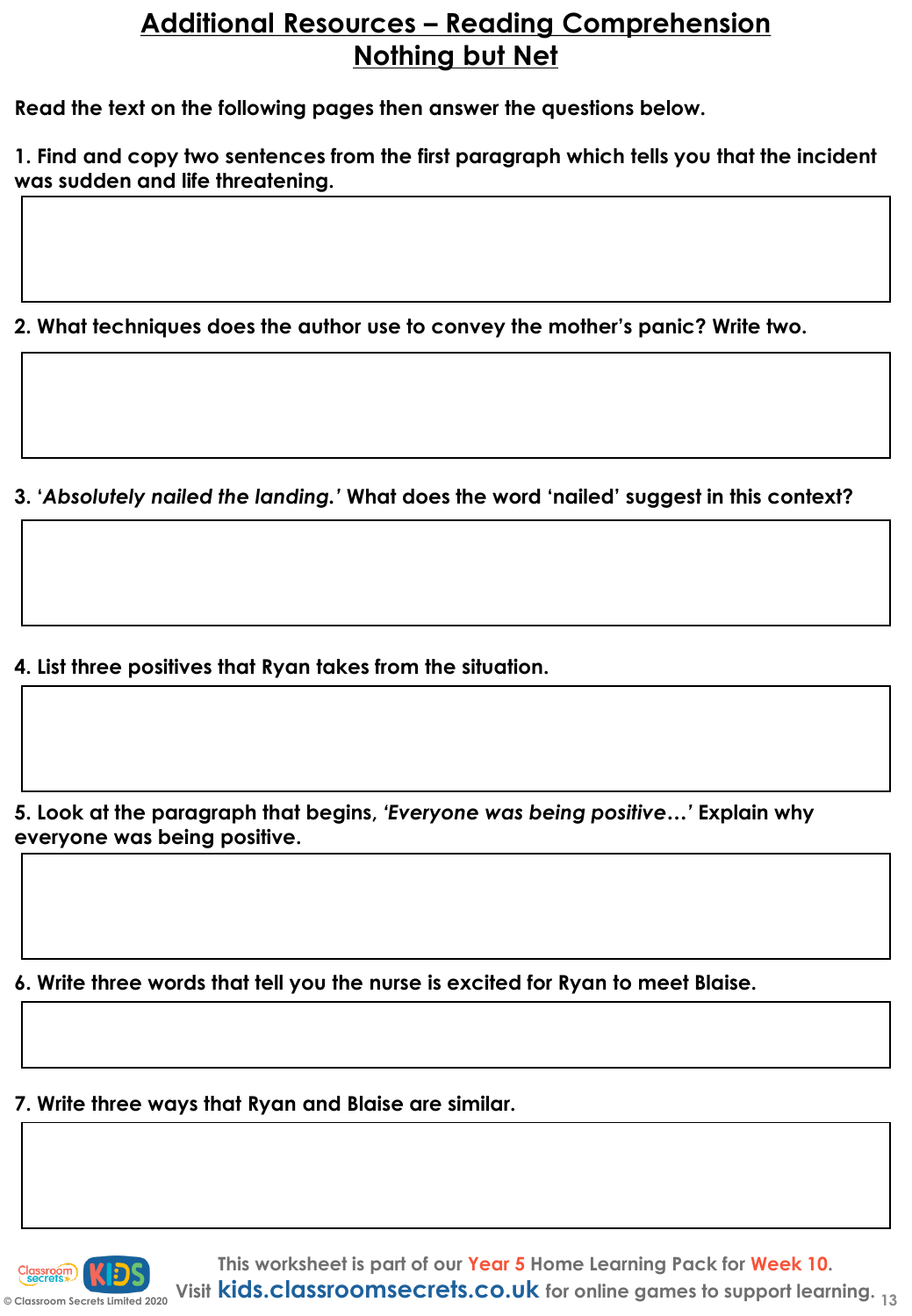# **Additional Resources – Reading Comprehension Nothing but Net (continued)**

**8. Use the text to help you describe the Invictus Games.**

**9.** *'Perhaps there really was a silver lining to every cloud after all.'* **Explain what the author means by this sentence.**

**10. Explain how Ryan's feelings change throughout the story. Use evidence from the text.**

![](_page_13_Picture_4.jpeg)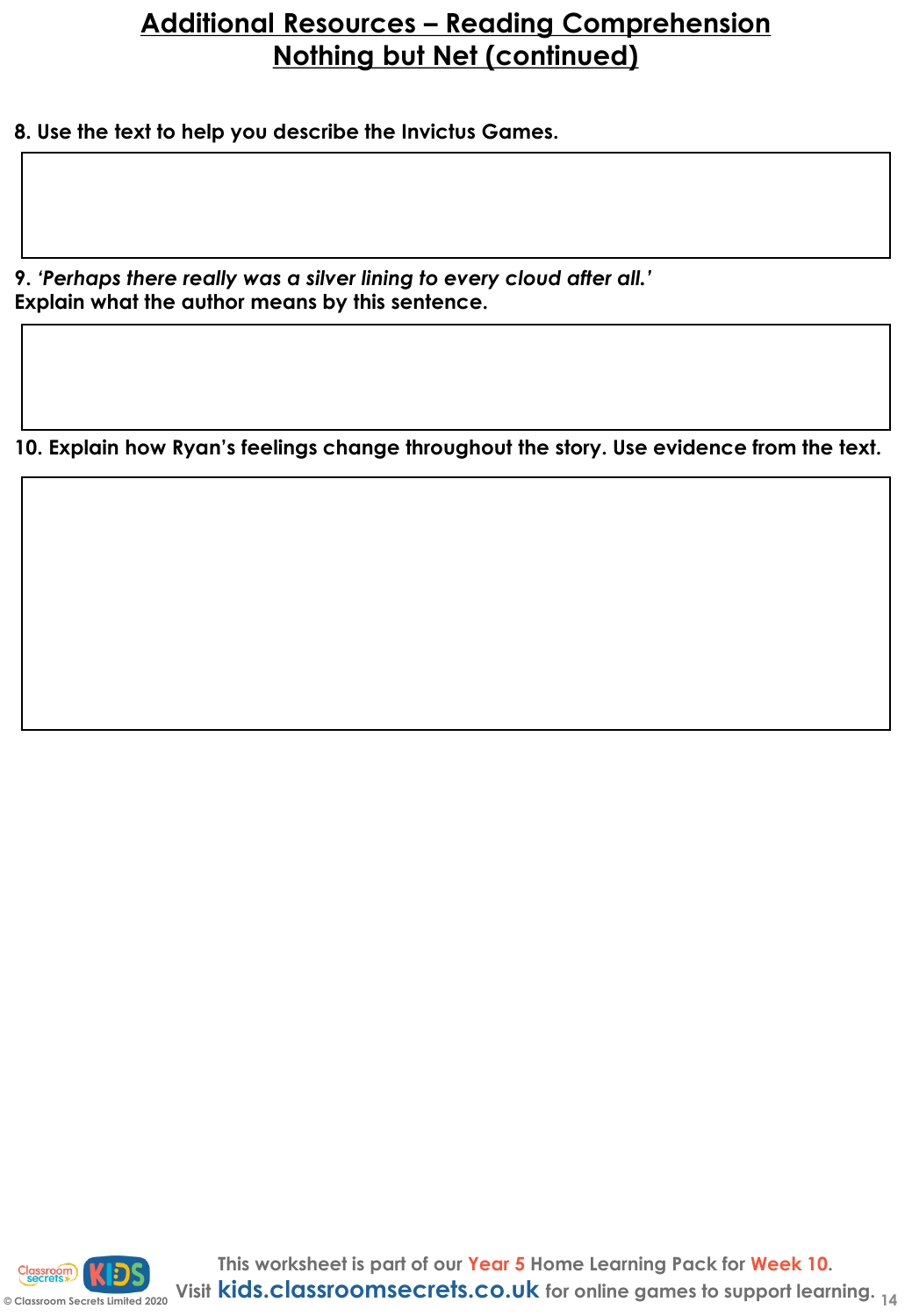# **Additional Resources – Reading Comprehension Nothing but Net**

**A terrifying screech of tyres. A jolt of shock.**

**Then nothing.**

**Ryan had opened his eyes again for the first time as the ambulance arrived. Bright, flashing lights and a squealing siren filled his head, which was already beginning to throb. "Ryan! Ryan! Oh, thank goodness you're alive!" He recognised the voice as his mother's. She must have been nearby, but his sight was so blurred that all he could do was reach up a hand. She grabbed it.**

**"W-wh-what happened?" he managed to mumble. Saying even that much felt like an immense effort.**

**"Ryan, honey, oh Ryan! You've been hit by a car. But everything's gonna be okay, you hear me? You're gonna be fine. The ambulance is here. You're safe. The paramedics know what to do. I'll be with you. You'll be fine. You'll be okay. Everything's going to be okay. Oh Ryan, I'm so sorry! I'm so sorry!"**

**After all the operations were complete, the events began to piece themselves together in Ryan's mind. He had been scootering. Nothing too crazy. Just trying to land a tail whip off the ramp he'd built with Scott on the front driveway. He'd managed it too! Absolutely nailed the landing. Perhaps too well. Like an idiot, he'd looked back to celebrate with Scott and see his reaction but had not slowed down. He rode straight off the driveway. There was no way the driver could have seen him; he had appeared in an instant from behind a parked car.**

**Scott said it was the scariest thing he had ever seen.**

**The paramedics arrived quickly and said that if Ryan had not been wearing his helmet, he probably would not have survived.**

**Ryan's mum just said, "I love you, everything's gonna be okay!" a lot.**

**She was right. Maybe. In one sense everything was okay. He was alive. He was not going to have any lasting effects from the injuries to his back and neck. He knew he was very fortunate.**

**That did not make him feel much better about his leg.**

**It was gone!**

**His left leg had taken most of the impact from the car. The doctors had tried to save it, but the surgeries had not worked, and his leg had to be amputated. Now, at ten years old, Ryan Lamotte was going to have to learn to walk again. Missing part of his leg.**

**Everyone was being positive, but Ryan did not care. It did not help, nor change the fact that his life was changed forever. He had already been shown some prosthetic lower legs and everyone had talked about how efficient and comfortable they were. People had talked about how he would be able to walk again, even run again, if he wore a special 'blade' leg. However, listening to doctors talk about how great prosthetic legs were did nothing to change the fact that Ryan would much rather have his own leg back. Nor did it change the fact that his wish would never be granted.**